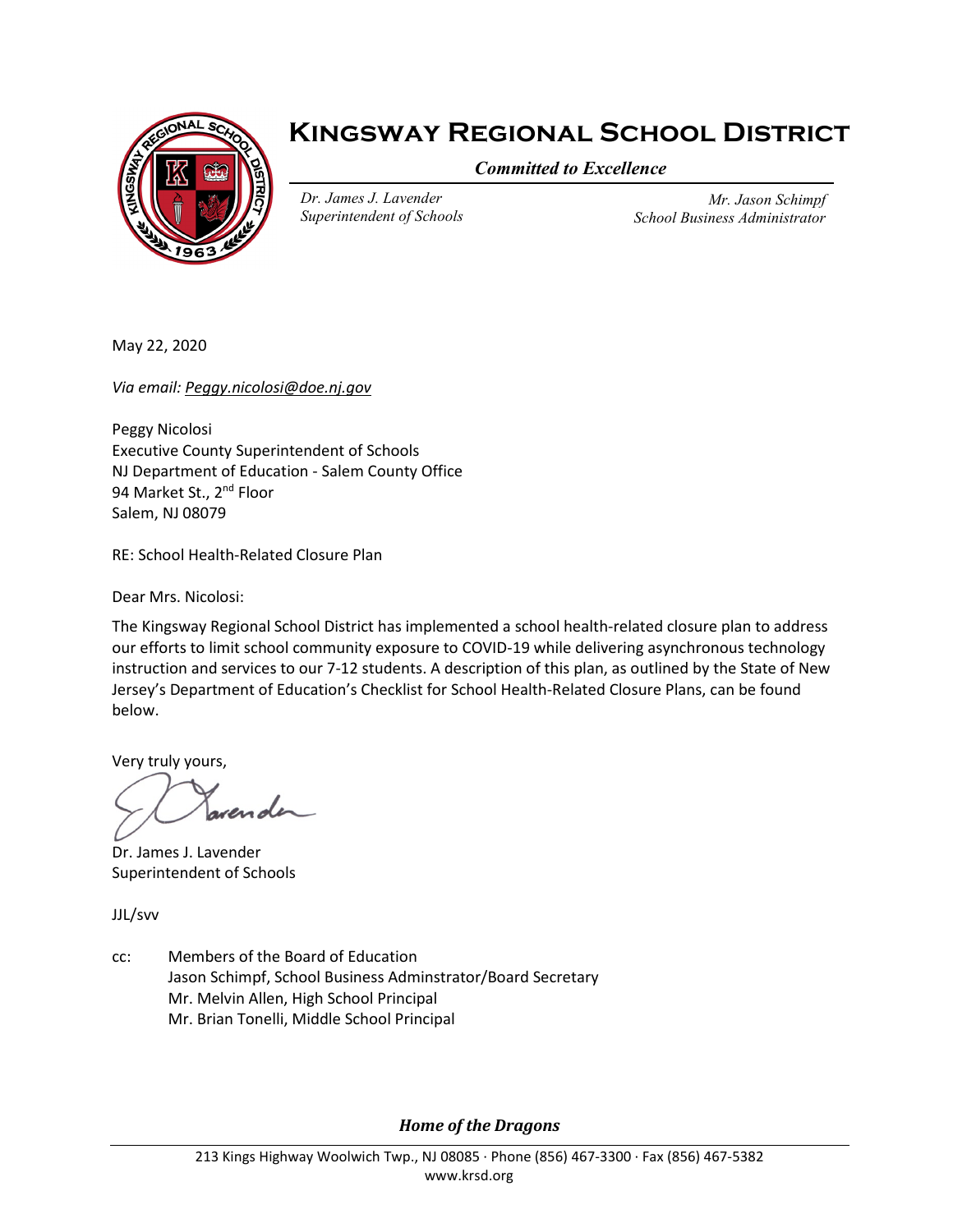# **PLAN COMPONENT I: EQUITABLE ACCESS TO INSTRUCTION**

## **1. Does the plan include equitable access to instruction for all students?**

- a. Equitable access to instruction is first achieved through the district's assurance that all students have access to technology and Wi-Fi to ensure they are able to log in and access instruction, assignments, and teachers throughout the school day. Multiple device "pickup" days have been implemented in addition to multiple device "drop-offs" at specific student homes. At this time, all students have access to technology across the district.
- b. Student engagement in virtual learning is examined through newly implemented "student engagement" monitoring practices at each of the schools, under the principal's direction, wherein teachers collaborate with school counselors and other school administrators to work closely with students (i.e. phone calls, virtual meetings, check-ins, etc.) and their families to devise plans to better understand any issues (family, illness, technology, social-emotional, etc.) that may exist to preclude them from engaging in online learning and develop individualized plans to support the students and families.
- c. Teachers support students' virtual instruction through a mix of synchronous and asynchronous strategies that infuse student choice and assist with personalizing learning. Reassessment practices also continue in the virtual environment as teachers provide feedback, extend learning opportunities, and then reassess for growth based upon individual student progress.
- **2. Does the plan include an overall demographic profile of your district, including student counts for state funded preschool, homeless, migrant LSE, Students with Disabilities, and English Language Learners (ELLs)?**

|  | a. MS: $7^{th}$ = 530; $8^{th}$ = 506 |  |  |  |
|--|---------------------------------------|--|--|--|
|--|---------------------------------------|--|--|--|

b. **HS: 9th = 467; 10th = 445; 11th = 425; 12th = 436**

| <b>School</b> | <b>Male</b> | Female | <b>Hispanic</b> | <b>Asian</b> | <b>Black</b> | White | <b>Pacific</b> | Amer.<br>Indian |
|---------------|-------------|--------|-----------------|--------------|--------------|-------|----------------|-----------------|
| <b>HS</b>     | 934         | 839    | 131             | 94           | 215          | 1316  |                |                 |
| <b>MS</b>     | 500         | 536    | 79              | 40           | 113          | 797   |                |                 |

| <b>School</b> | <b>Multi</b> | <b>ESL</b> | <b>Migrant</b> | Immigrant   Homeless |    | <b>IEP</b> | 504 |
|---------------|--------------|------------|----------------|----------------------|----|------------|-----|
| <b>HS</b>     | 12           | 15         |                | 16                   | 12 | 318        | 126 |
| <b>MS</b>     |              |            |                |                      |    | 193        | 71  |



*Commitment to Excellence*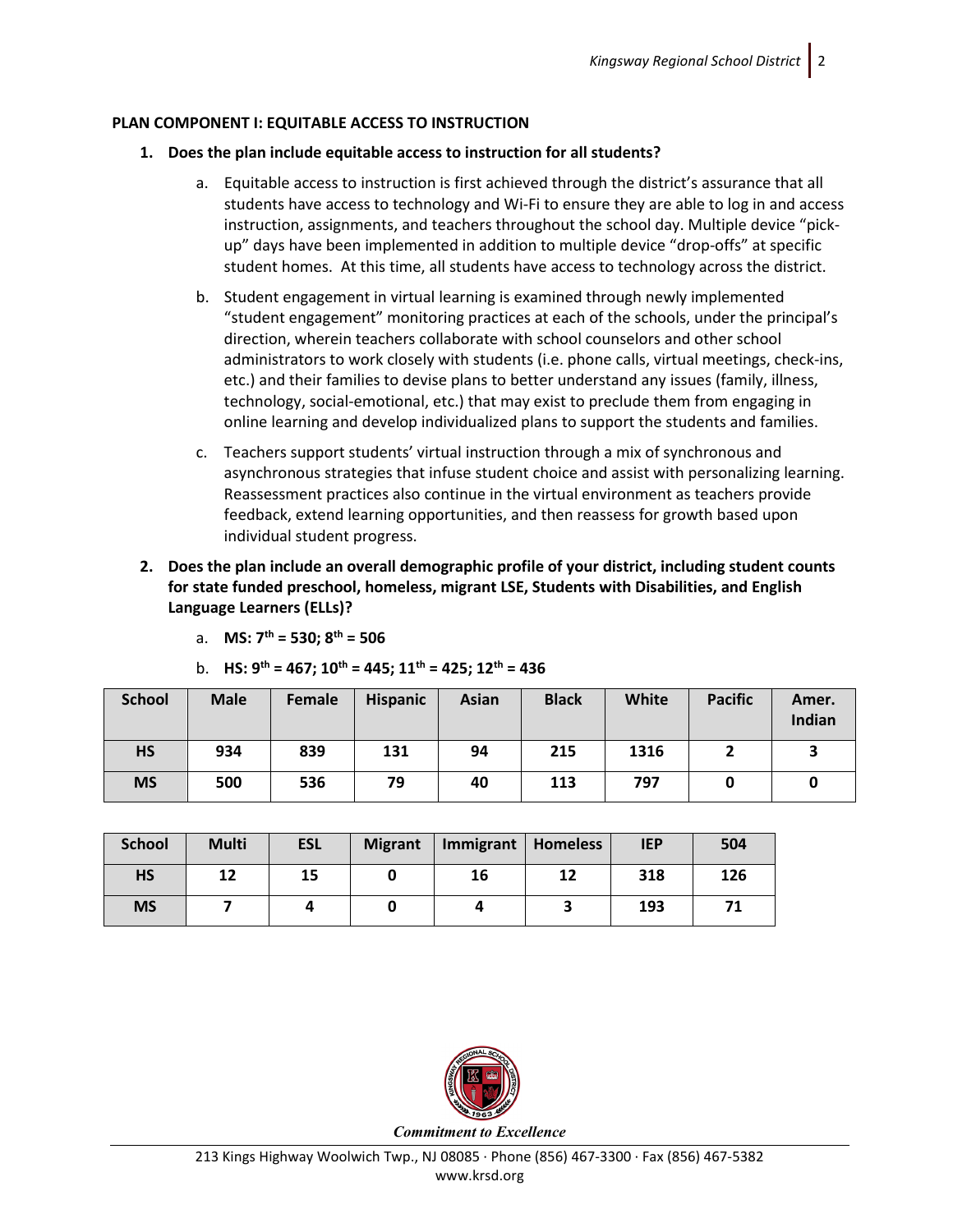# **3. Does the plan ensure that all students, with their varied age appropriate needs, are addressed throughout the plan?**

- a. The district considers the existing structures of support for students in grades 7-12. For example, the teaming at the middle school is an added layer of support for students and families, and serves to act as a liaison, especially for those students who may have had difficulty "engaging" for a variety of factors. An example is working with students and parents using scheduled virtual meetings. At the high school, school counselors are continuing to schedule meetings with students as "check-ins" and assistant principals are also scheduling virtual one-on-one meetings with students and their families to assist them and ensure their specific needs are being addressed.
- b. The district distributed a "mood-check" survey to all district students toward the beginning of the shift to virtual instruction. From there, virtual check-in meetings are scheduled with all students 7-12 who noted a level of discomfort, nervousness, feeling sad, etc. with the new virtual environment.
- **4. Does the plan demonstrate a working knowledge (data summary or narrative) of student access to technology for grades identified in your plan as being served by one or more online platforms?**
	- a. The goal of the first two weeks of virtual learning centered on ensuring all students had access to technology and WiFi. From that point, each school principal is tasked with monitoring and addressing student engagement-levels throughout the remote learning period and ensuring measures are in place to maintain consistent and frequent contact with these students and families (i.e. teachers, school counselors, assistant principals, principals, etc.). Twice a week, the entire administrative team meets and reviews adjustments (data) as well as discussions with families (narrative). At this time, both the middle school and high school are using Google Classroom as the online platform from which all instruction (synchronous or asynchronous) is facilitated through the addition of apps (i.e. Loom, Zoom, Google Meet, etc.)

# **5. Does the district's plan account for measuring and addressing the ongoing digital divide that exists, whether it be network access or lack of sufficient access to devices?**

- a. As stated above, the goal of the first two weeks of virtual learning centered on ensuring all students had access to technology and WiFi. At that point, all students received what they needed to engage in virtual learning.
- b. In addition to meeting twice a week to focus on monitoring student "engagement" that could be a result of network issues or lack of sufficient access to devices (as well as other social emotional issues), the district has established a helpline for students or families to access at any time (emai[l support@krsd.org](mailto:support@krsd.org) or call 856-467-3300 extension 4256).

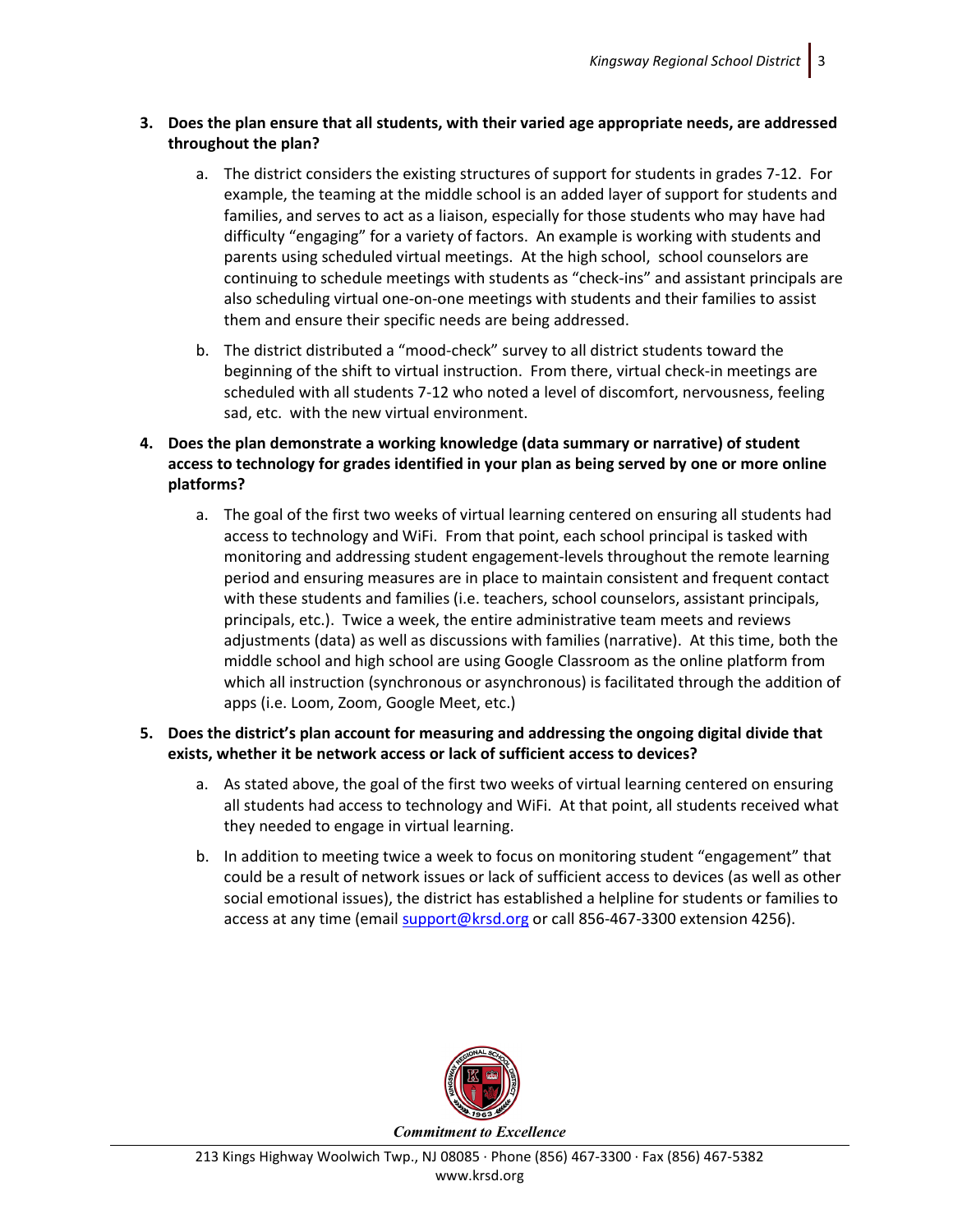# **PLAN COMPONENT II: ADDRESSING SPECIAL EDUCATION NEEDS**

- **1. Does the plan address the provision of remote/virtual instruction to implement Individual Education Plans (IEPs) for students with disabilities to the greatest extent possible, including accessible materials and platforms?**
	- a. The district utilizes a variety of platforms, applications and resources to meet the needs of a diverse population of special education students, which includes but is not limited to: Google Classroom, Google Meets/Zoom video-conferencing, voice-over presentations, Reading Ally audiobooks, speech-to-text accessibility tools, and leveled texts (Newsela, Reading A-Z) to support readability, comprehension/accessibility of texts; use of Flipgrid and EdPuzzle to chunk content into digestible bites, and integration of adaptive/web-based instructional and diagnostic tools (IXL) to track students' progress on both gap skills and grade-level standards. For a small group of students whose functional and communication needs dictated alternative options to virtual learning, traditional paper packets with assignments individualized to their learning needs and goals were delivered to their homes. One-to-one live sessions and small group live sessions through video-conferencing platforms have proven beneficial, as they offer direct, explicit instruction and socialization opportunities for our students with disabilities. Google Classroom allows for differentiated instruction and allows teachers to assign tasks and assignments to individual students (modified work, alternate assignment, etc.) at the students' individual levels.
	- b. The district has provided supports including tutorials and resources for supporting students with IEPs in a virtual learning environment to both faculty and parents. Supports for parents included an overview of enabling accessibility features, including: magnifying the screen and utilizing Google Chrome accessibility extensions. This information can be found [HERE.](https://www.krsd.org/Page/1684)
	- c. *Tips for Supporting Students with Disabilities in Virtual Learning* was disseminated to faculty before virtual instruction commenced and remains accessible to faculty through the district's Virtual Learning website. Supports communicated include implementing a Universal Design for Learning approaches, supporting specific areas of disabilities in a virtual setting, providing accommodations and modifications in virtual learning, integrating positive behavioral supports in a virtual setting, and best practices in coteaching in virtual learning. This information can be found [HERE.](https://drive.google.com/file/d/1dBwEbILmAZLUJ_zCIakuEcu-M4LhfCOf/view?usp=sharing) A professional development virtual workshop was offered to faculty during the Virtual April in-service and is archived/accessible to faculty through the Virtual Learning webpage foun[d HERE.](https://www.loom.com/share/91649f55999d4cfc94fa82b24f0cefff)
- **2. Does the plan address methods to document IEP implementation including the tracking of services, student progress as well as provision of accommodations and modifications?**
	- a. Teachers were directed to track modifications in their lesson plans and later in their "Big Picture" calendar plans as we moved to macro planning for the remainder of the school year. PowerSchool and Frontline Education are platforms consistently used to track student progress on grade-level standards as well as progress toward IEP goals and

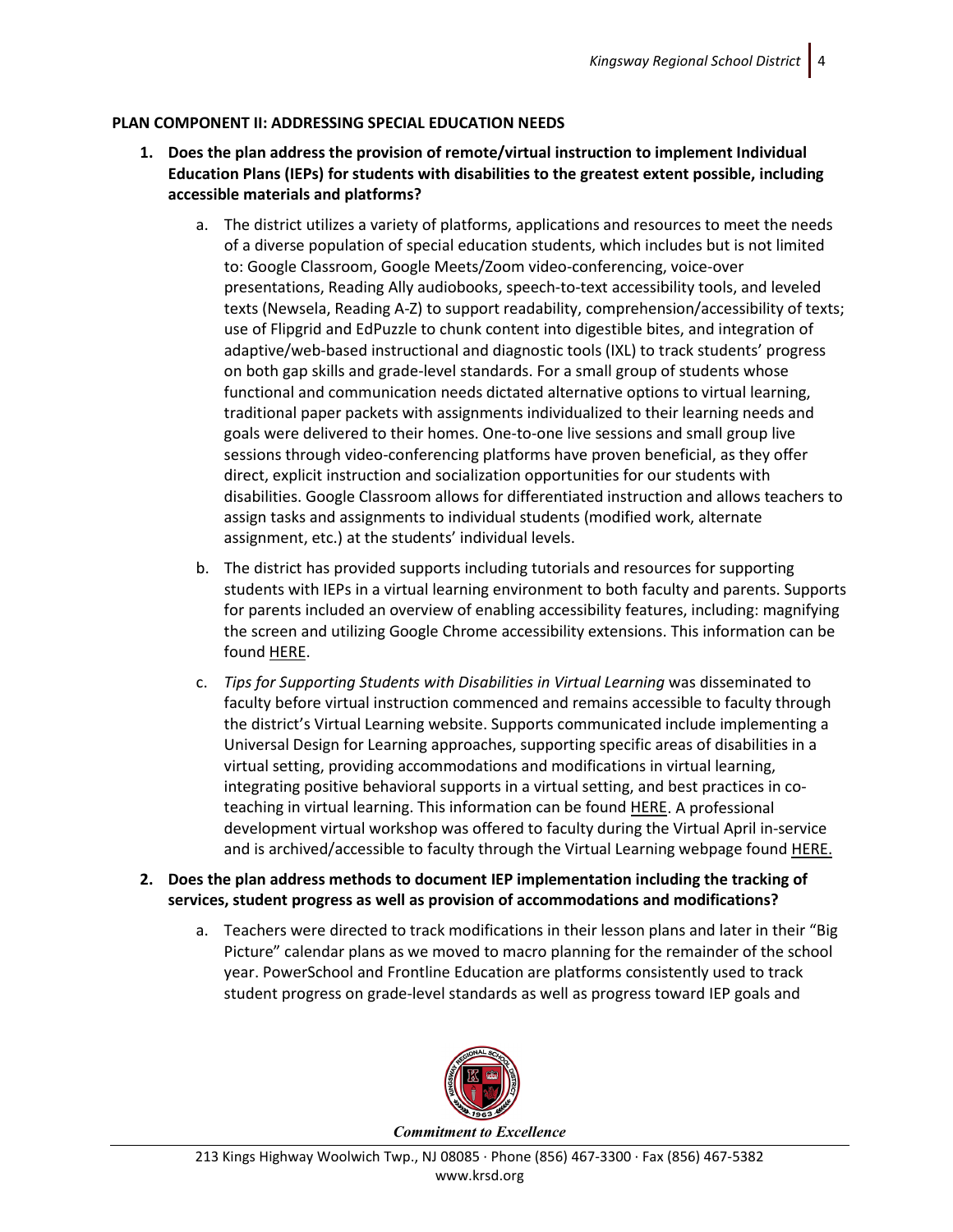objectives. Teachers continued to update information regarding student progress in both PowerSchool and in their present level statements in Frontline/IEPs.

# **3. Does the plan describe how case managers will follow up with families to ensure services are implemented in accordance with IEPs to the greatest extent possible?**

a. Child Study Team case managers are emailing students and parents on a weekly basis to ensure families know their case manager continues to be accessible. Case managers are making phone calls to households if a student on their caseload appears on the disengaged student list. Case managers explore why a student is disengaged (issue with technology, motivation, or social-emotional issue) and assist with resolving the barrier. Case managers update teachers accordingly and may request the teacher to engage with the student 1:1 via Google Meet to assist with the student's learning. Additionally, each Child Study Team member has created a website to list resources and other information relevant to the virtual learning environment and social-emotional well-being during the pandemic.

# **4. Does the plan address procedures for virtual IEP meetings, evaluations and other meetings to identify, evaluate and/or reevaluate students with disabilities?**

a. Virtual IEP meetings have been scheduled with appropriate notice (10 days) being provided to families. Requests to reschedule meetings based upon parent availability will be honored to the greatest extent possible. Virtual IEP meetings will be conducted in the same fashion as in-person meetings. Meeting documents will be emailed for review and a hard-copy of the student's IEP will be mailed to parents once the school closure has ended. All new referrals and re-evaluation planning meetings will be held in compliance with timelines identified in the Code. It will be explained to parents that evaluations cannot be conducted until the school closure has ended to ensure the safety and wellbeing of students and staff. Social history evaluations and psychiatric evaluations are being done virtually.

# **PLAN COMPONENT III: ADDRESSING ELL & BILINGUAL NEEDS**

- **1. Does the plan include ESL and bilingual education to meet the needs of English Language Learners (ELLs)?**
	- a. Students qualifying for ESL services receive three levels of support, whether in the classroom or virtually.
	- b. Classroom teachers are required to follow an Individual Language Plan for each student, which was developed by a language team consisting of the school counselor, ESL teacher, administrator, and student. This plan bases recommendation on multiple points of student data, including grades, teacher language surveys, teacher recommendations, ACCESS test results, MODEL test results, records review, and student/family interviews. The plans are shared with parents of ELLs and with teachers at the beginning of the

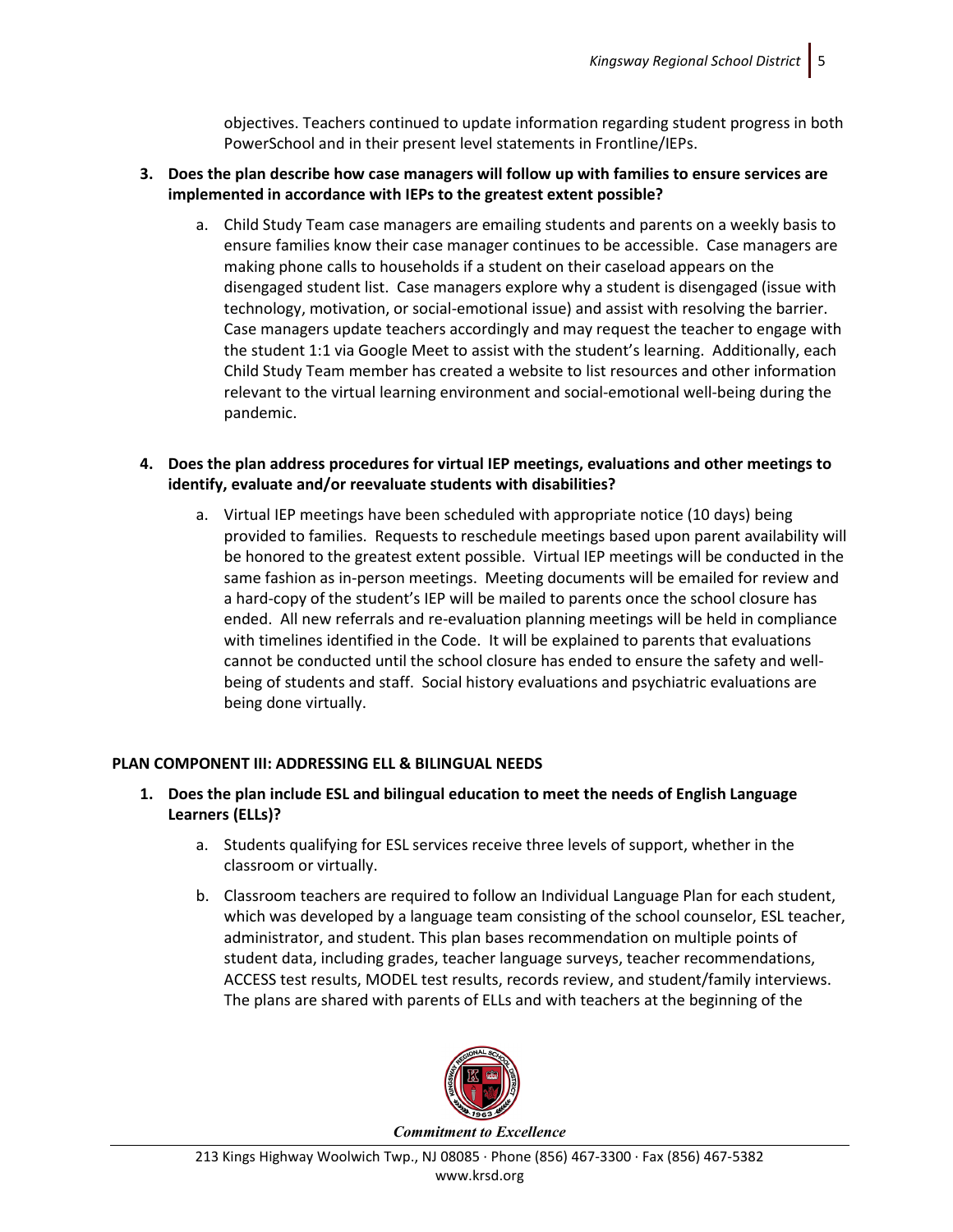school year. Each plan details the accommodations and modifications each student can expect in each of his or her classrooms and is based on the data points and the student's WIDA language tier. Teachers continue to follow this plan in the traschool and a virtual environment.

- c. A dedicated ESL teacher is assigned. During virtual learning, the teacher instructs students using the district approved online platform - Google classroom. She uses other district-approved apps such as Remind 101, Zoom, and Google Meet to be accessible to students' individual academic needs if they have needs outside the academic environments. In addition, the ESL teacher monitors students' progress on assignments and grades in all of their other classes and assists them in completing work assigned in other content areas. Students are also afforded the opportunity to take part in after school virtual tutoring sessions via Title I.
- d. A school counselor dedicated to the needs of ESL students and their families is assigned. The counselor works with the ESL teacher to monitor students' progress on assignments, meets with students to assist as appropriate, and keeps parents informed of student progress as needed. The counselor continues to offer this support to students and their families in a virtual learning environment.

# **2. Does the plan contain how the district communicates with ELL families, including translated materials and directions?**

- a. District translators, as well as the ESL teacher, assist with in-person calls and meetings with parents and students when necessary. They also assist with translation of letters/directions for parents and students in the ESL program.
- b. Documents loaded on the district website are in a format that can be translated using the site translation function.

# **3. Does the district's plan address alternate methods of instruction, differentiation, access to technology and strategies to troubleshoot ELL access to challenges?**

- a. Methods of instruction and expectations for differentiation designed to assist students' needs are detailed in each student's individual language plan and continue in the virtual environment.
- b. The ESL program supervisor, teacher, and school counselor collaborate to ensure all ELLs have access to technology. At this point, all ELLs have access to technology.
- c. Strategies to troubleshoot ELL access to challenges:
	- **i.** These include the use of district translators and the school's IT department. ELL students and their families with internet issues have received assistance from district translators to apply for Comcast's "Essentials" program.
	- **ii.** Using the district ticketing system, ELLs can request assistance from district IT staff to troubleshoot internet issues, including connectivity issues.

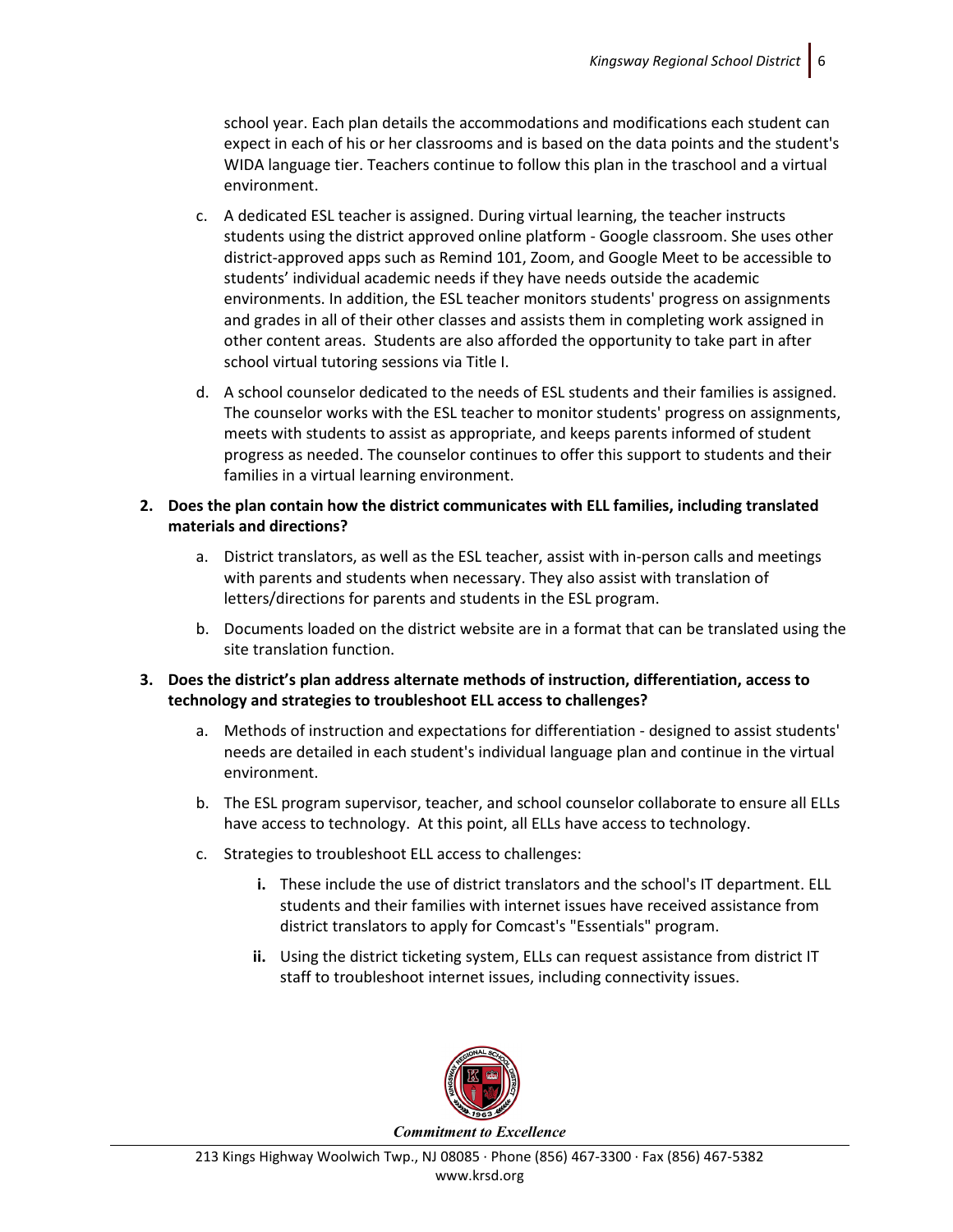#### **PLAN COMPONENT IV: SAFE DELIVERY OF MEALS**

**1. Does the plan contain how the district will provide continued safe delivery of meals to students?**

The food service department has implemented a safety plan to ensure the safe delivery of school meals during the school closure. The plan is designed to limit the exposure to COVID-19 while meeting food safety guidelines.

- a. All delivery personnel are required to wear a face covering and gloves while making food deliveries.
- b. The delivery vehicles are disinfected before and after the deliveries are made.
- c. All bagged lunches remain sealed once they leave the school campus.
- d. Food temperatures are maintained at the correct temperature and deliveries are made within a 2-hour period.

#### **PLAN COMPONENT V: LENGTH OF VIRTUAL or REMOTE INSTRUCTIONS DAY PLAN**

- **1. Is the virtual learning plan designed to maximize student growth and learning to the greatest extent possible? (Differentiate instructional time, class assignments, independent work, and measures of student learning by grade bands. In each grade band, design virtual or remote learning plans to maximize student growth and learning to the greatest extent possible).**
	- a. In an effort to support students and families as they navigate this new learning world, the district has established a standard baseline for how many hours of instruction per class and per week that students should be receiving in grades 7-12, as well as the time of day that all assignments will be posted. The goal is to maximize learning without overburdening/draining students. This is outlined on our website [HERE.](https://www.krsd.org/domain/434)
	- b. At the March in-service all teachers engaged in a broader form of lesson planning, under the guidance of their instructional supervisor, that focused on identifying key standards with the reduced timeframe and developed what we refer to as "calendar plans" that focus on key concepts and skills that we need the students to understand and be able to demonstrate by the end of this virtual learning period.
	- c. Teachers are encouraged to continue the use of DI during virtual learning using student choice and flexibility with assignments.
	- d. Teachers, counselors and CST members are assigned "office hours" to support students on a more one-to-one basis.
	- e. The week of June 15-19<sup>th</sup> will consist of supplemental support and enrichment activities as the school year closes, in an effort to continue to engage students throughout the entire virtual learning experience.



213 Kings Highway Woolwich Twp., NJ 08085 ∙ Phone (856) 467-3300 ∙ Fax (856) 467-5382 www.krsd.org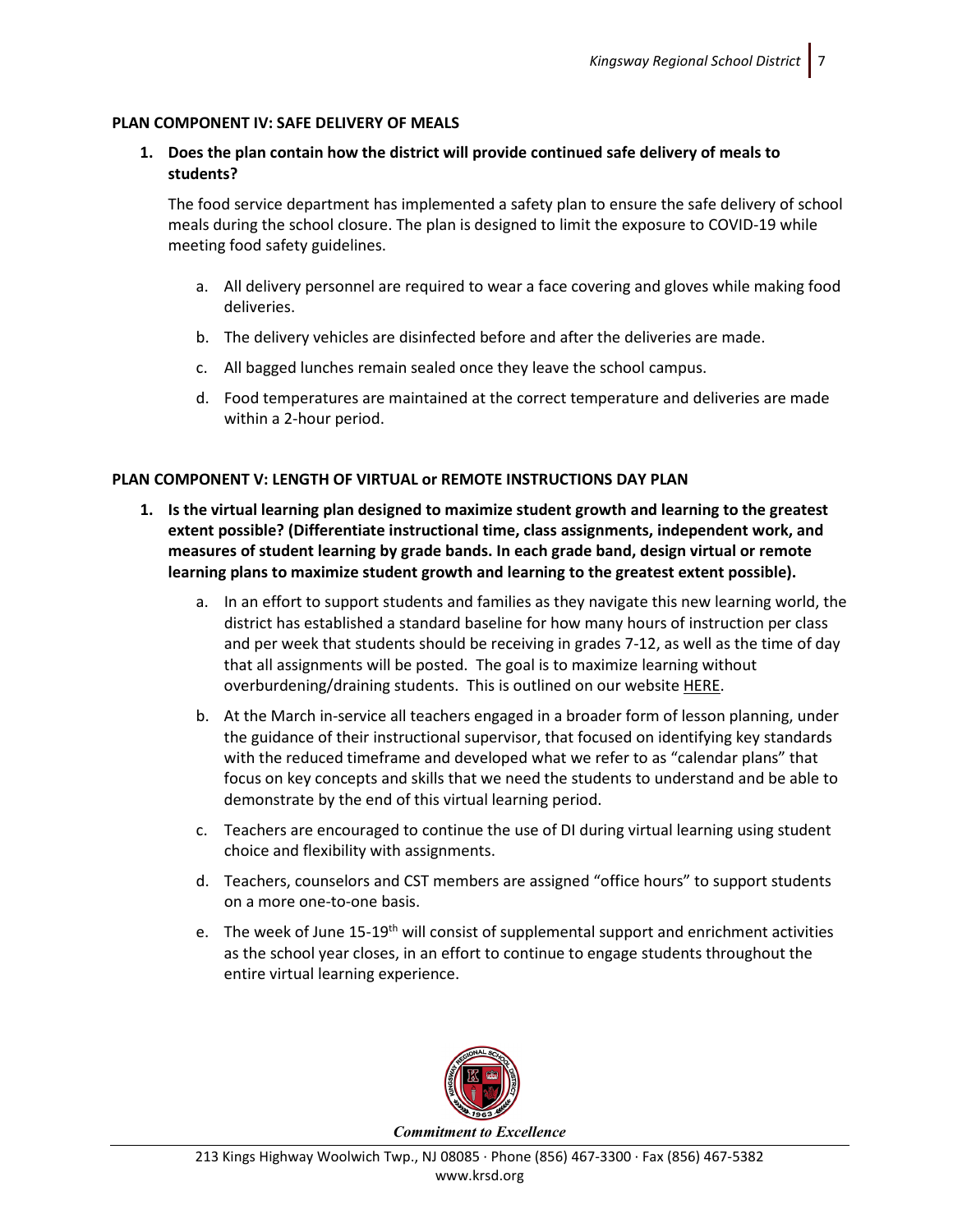- f. Title I students who would typically receive supports after school have been afforded the opportunity to participate in additional tutoring services virtually for math, ELA, and math-based sciences.
- g. The district is also exploring the use of benchmark assessments at the start of next school year (and ongoing progress monitoring) in an effort to ensure educators are aware of both strengths and possible deficits that may result in curricular and instructional adjustments next year.

## **PLAN COMPONENT VI: ATTENDANCE PLAN**

- **1. Does the plan address attendance aligned to the district policy on including how the district determines whether a student is present or absent, and how a student's attendance will factor into promotion, retention, graduation, discipline, and any other decisions that will affect the students?**
	- a. Building principals, with support of teachers and school counselors, created a "student engagement" spreadsheet to determine and track engagement levels of students for each class. Students engaged, through the completion of assignments, are considered present. Students not engaged, not completing assignments, results in an attendance inquiry. Teachers and counselors call the parent/guardian of a disengaged student to determine reason for incomplete assignments. Results of the conversation with the parent/guardian are logged. A student not engaged due to an extenuating circumstance is given time to make-up work, which aligns with the district attendance policy for an excused absence. Should the principal knowingly determine a student was willfully not participating in any instruction, then the student will be deemed absent and the attendance policy enforced.
- **2. Does the plan describe how the district is following up with the families when a student is not participating in online instruction and/or submitting assignments?**
	- a. As noted above, each school principal is tasked with monitoring and addressing student engagement-levels throughout the remote learning period and ensuring measures are in place to maintain consistent and frequent contact with these students and families (i.e. teachers, school counselors, assistant principals, principals, etc.). Twice a week, the entire administrative team meets and reviews adjustments (data) as well as discussions with families (narrative).

# **PLAN COMPONENT VII: FACILITIES PLAN**

**1. Does the plan contain an outline of how the building will be maintained throughout this extended period of closure?**



213 Kings Highway Woolwich Twp., NJ 08085 ∙ Phone (856) 467-3300 ∙ Fax (856) 467-5382 www.krsd.org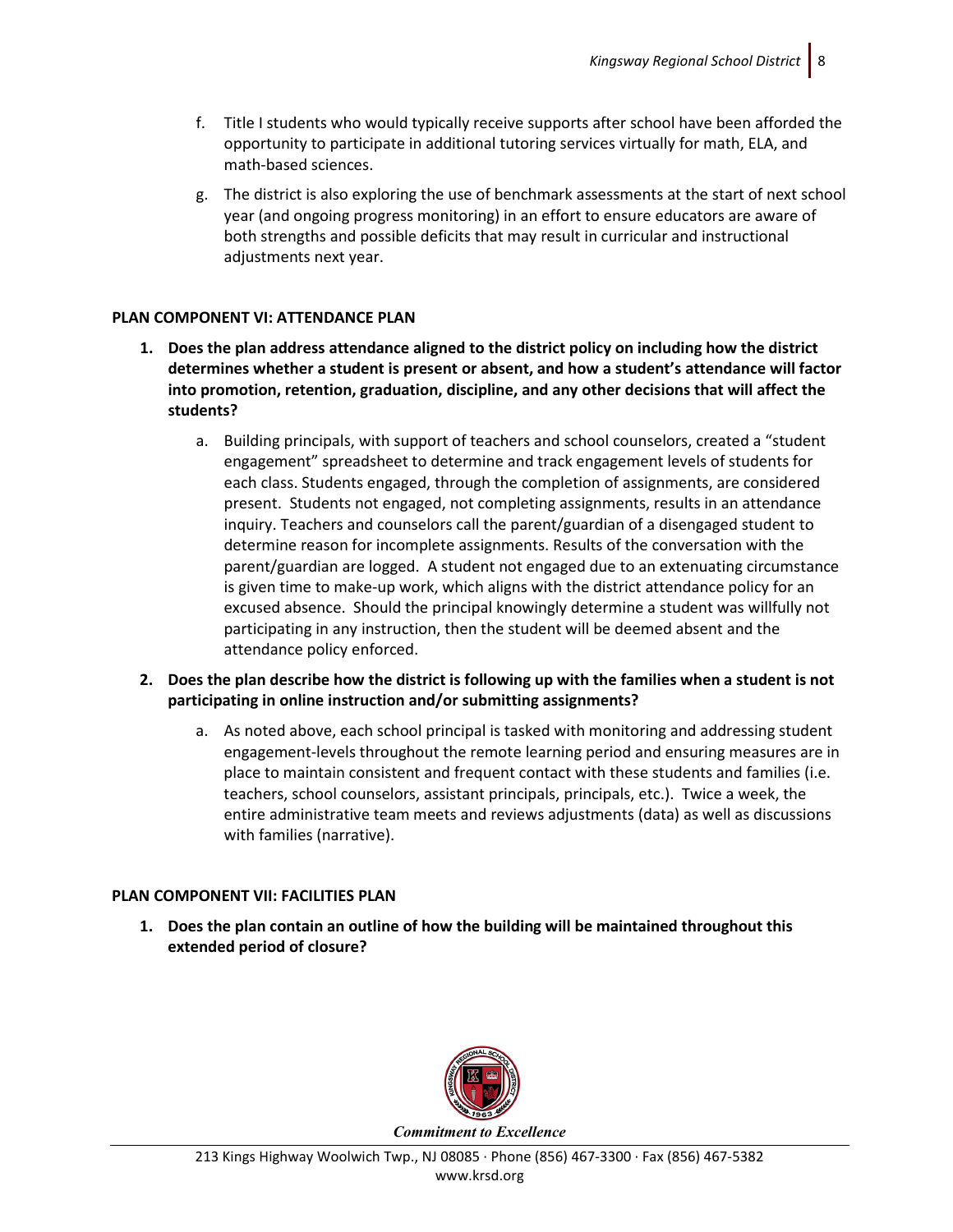- a. Our maintenance department has wiped every area of the school down with a product called Suprox, which is a hospital grade disinfectant. All touch surfaces will continue to be cleaned with Suprox. [\(https://www.hillyard.com/Pages/default.aspx\)](https://www.hillyard.com/Pages/default.aspx)
- b. Our maintenance department works M-F during the summer, hours are determined by the needs that week.

# **PLAN COMPONENT VIII: SUMMER PLAN**

- **1. Does the plan contain a preliminary outline for the provision of summer services, including: (Extended School Year (ESY) for student with disabilities including how ESY will be delivered; 21st Century Programs; Assessment of credit loss or shortages for high school seniors and an initial plan to address credit recovery; Assessments of learning loss and an initial plan for potentially addressing learning loss; STEM or other programs using reallocated grant funds; Title I extended learning programs; Any preliminary plans for Class of 2020 graduation ceremonies).**
	- a. **ESY:** Extended School Year will be delivered virtually, beginning on Monday, July 6- Thursday, August 6<sup>th</sup>. There will be no ESY on Fridays. Details include:
		- "Live" or synchronous direct instruction 1 hour per day/4 days a week delivered by a special education teacher
		- Each teacher will be assigned 4-5 students with similar IEP goals
		- Live instruction may be 1:1, 2:1, or small group
		- Teachers will attempt to schedule "live" instruction based upon parent availability/preference
		- Teachers will provide parents with a weekly calendar to assist parents in structuring their child's time
		- Upon request, manipulatives and/or paper-copies of assignments will be mailed
		- In addition to live instruction, students will access iXL up to 20 minutes a day for ELA & math activities
		- Students will have access to Learning Ally for audiobook recordings
		- Teachers will prepare choice menus to address IEP goals including ADLs (bed making, cooking), physical activities, and other life skills
		- Opportunities to socialize via Google Meet will also be included. These Meets may include virtual field trips and/or virtual related services
		- Related services will continue to be delivered virtually as they have been during the school-closure
		- Progress monitoring, to the extent practical/possible, will continue